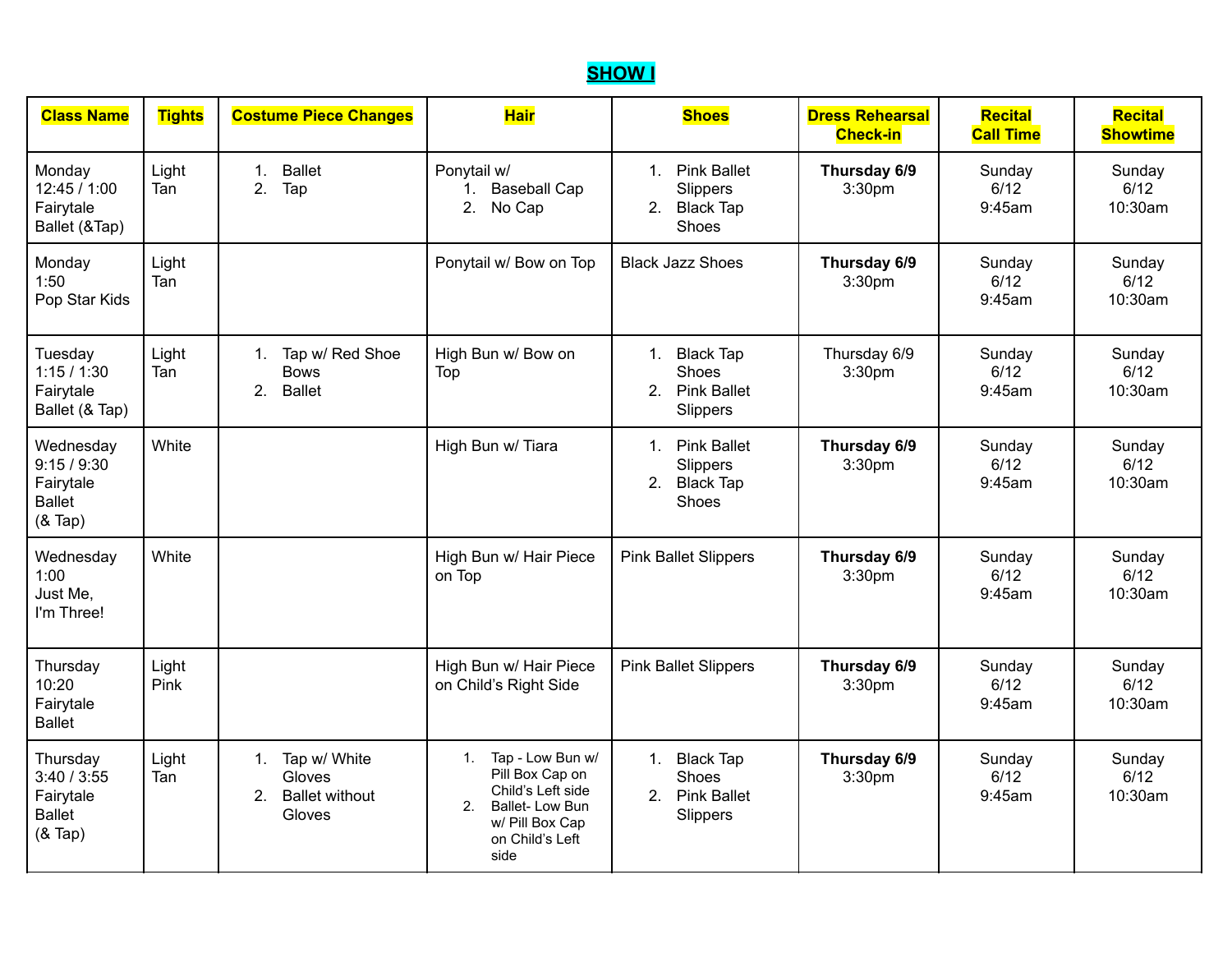| Friday<br>12:15/12:30<br>Fairytale<br>Ballet (& Tap)  | Light<br>Tan | Tap w/ Turquoise<br>Shoe Bows<br><b>Ballet without Shoe</b><br><b>Bows</b>    | High Ponytail w/ Bow on<br>Top                         | 1. | Black Tap<br><b>Shoes</b><br><b>Pink Ballet</b><br><b>Slippers</b> | Thursday 6/9<br>3:30 <sub>pm</sub> | Sunday<br>6/12<br>9:45am    | Sunday<br>6/12<br>10:30am |
|-------------------------------------------------------|--------------|-------------------------------------------------------------------------------|--------------------------------------------------------|----|--------------------------------------------------------------------|------------------------------------|-----------------------------|---------------------------|
| Saturday<br>9:55/10:10<br>Fairytale<br>Ballet (& Tap) | White        | <b>Ballet</b><br>Tap                                                          | High Bun w/ Hairpiece<br>on Child's Right side         |    | <b>Pink Ballet</b><br><b>Slippers</b><br>Black Tap<br><b>Shoes</b> | Thursday 6/9<br>3:30 <sub>pm</sub> | Sunday<br>6/12<br>$9:45$ am | Sunday<br>6/12<br>10:30am |
| Saturday<br>1:30/1:45<br>Fairytale<br>Ballet (&Tap)   | Light<br>Tan | <b>Ballet without Shoe</b><br><b>Bows</b><br>Tap w/ White Shoe<br><b>Bows</b> | High Ponytail w/<br>Hairpiece on Child's<br>Right side |    | <b>Pink Ballet</b><br>Slippers<br>Black Tap<br>Shoes               | Thursday 6/9<br>3:30 <sub>pm</sub> | Sunday<br>6/12<br>9:45am    | Sunday<br>6/12<br>10:30am |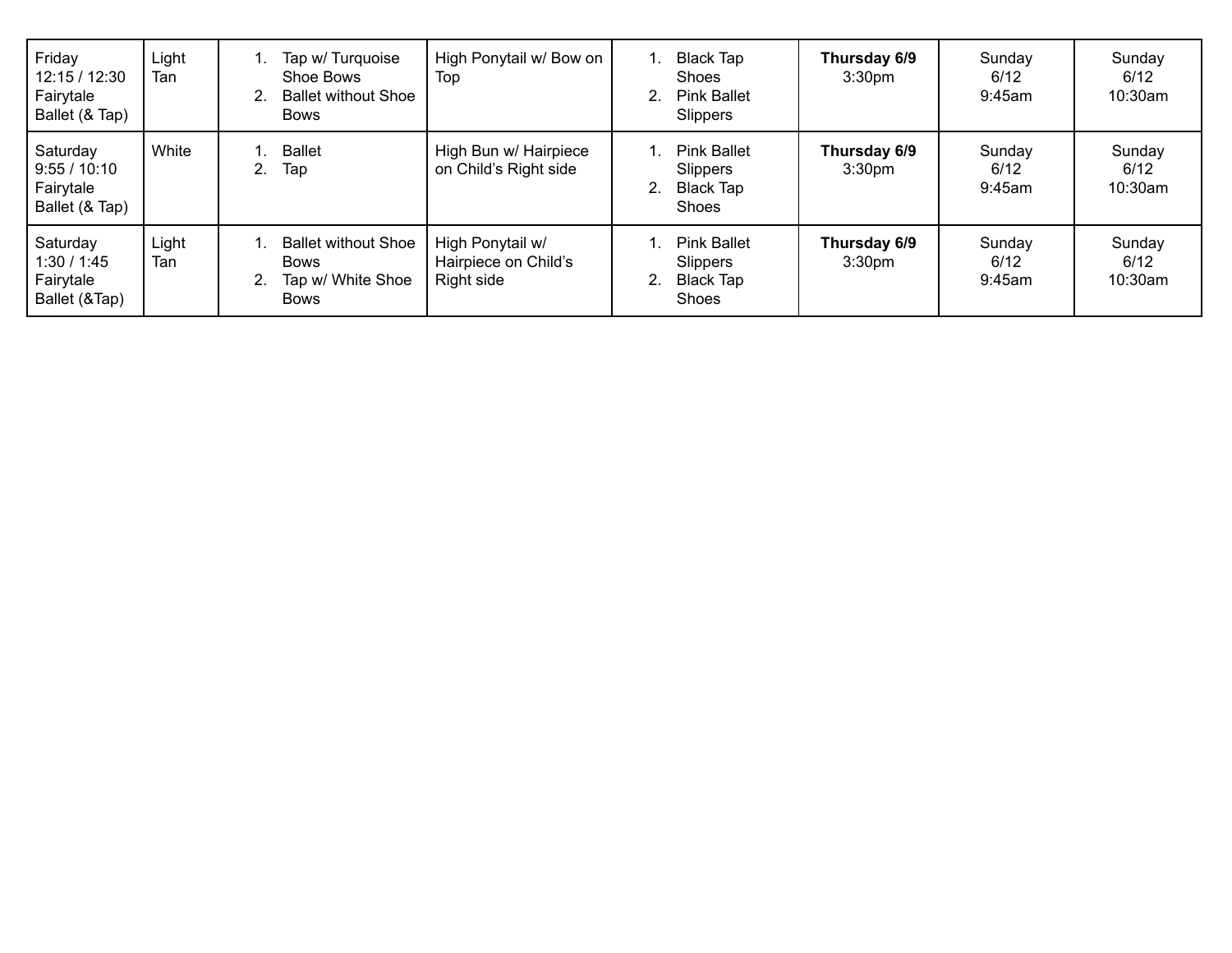## **SHOW II**

| <b>Class Name</b>                                      | <b>Tights</b> | <b>Costume Piece</b><br><b>Changes</b>                             | <b>Hair</b>                                                               | <b>Shoes</b>                                                                                                         | <b>Dress Rehearsal</b><br><b>Check-in</b> | <b>Recital</b><br><b>Call Time</b> | <b>Recital</b><br><b>Showtime</b>    |
|--------------------------------------------------------|---------------|--------------------------------------------------------------------|---------------------------------------------------------------------------|----------------------------------------------------------------------------------------------------------------------|-------------------------------------------|------------------------------------|--------------------------------------|
| Monday<br>3:40/3:55<br>(Tap) Ballet &<br>Jazz/Hip-Hop  | Light<br>Tan  |                                                                    | High Bun w/ Bow<br>off-center to Child's left<br>side                     | <b>Black Jazz</b><br>$1_{\cdot}$<br>Shoes<br>2.<br><b>Black Tap</b><br>Shoes<br><b>Pink Ballet</b><br>3.<br>Slippers | Tuesday 6/7<br>3:30pm                     | Sunday<br>6/12<br>12:15pm          | Sunday<br>6/12<br>1:00pm             |
| Tuesday<br>3:40<br>Tap & Ballet                        | Light<br>Pink | Tap w/ Purple<br>1.<br>Shoe Bows<br>2. Ballet without<br>Shoe Bows | High Bun w/ Bow on<br>Top                                                 | <b>Black Tap</b><br>1.<br>Shoes<br>2. Pink Ballet<br>Slippers                                                        | Tuesday 6/7<br>3:30pm                     | Sunday<br>6/12<br>12:15pm          | Sunday<br>6/12<br>1:00 <sub>pm</sub> |
| Tuesday<br>4:50/5:05<br>(Tap) Ballet &<br>Jazz/Hip-Hop | Light<br>Tan  |                                                                    | High Ponytail w/ Hair<br>Cuff                                             | 1. Pink Ballet<br>Slippers<br>2.<br><b>Black Tap</b><br>Shoes<br><b>Black Jazz</b><br>3.<br>Shoes                    | Tuesday 6/7<br>3:30pm                     | Sunday<br>6/12<br>12:15pm          | Sunday<br>6/12<br>1:00 <sub>pm</sub> |
| Thursday<br>1:00<br>Ballet &<br>Jazz/Hip-Hop           | Light<br>Tan  |                                                                    | High Bun w/ Hairpiece<br>on Right side of Bun                             | <b>Pink Ballet</b><br>$1_{\cdot}$<br>Slippers<br>2.<br><b>Black Jazz</b><br>Shoes                                    | Tuesday 6/7<br>3:30pm                     | Sunday<br>6/12<br>12:15pm          | Sunday<br>6/12<br>1:00pm             |
| Friday<br>3:30/3:45<br>Pop Star (Tap)<br><b>Kids</b>   | Light<br>Tan  |                                                                    | High Ponytail w/<br>Hairpiece on Top                                      | <b>Black Jazz</b><br>1.<br>Shoes<br>2.<br><b>Black Tap</b><br>Shoes                                                  | Tuesday 6/7<br>3:30pm                     | Sunday<br>6/12<br>12:15pm          | Sunday<br>6/12<br>1:00pm             |
| Friday<br>4:40<br><b>Musical Theater</b>               | Light<br>Tan  |                                                                    | Hairstyle of choice w/<br>Bandana wrapped<br>around neck & Cap on<br>head | <b>Black Tap</b><br>1.<br>Shoes<br>2. Black Jazz<br>Shoes                                                            | Tuesday 6/7<br>3:30pm                     | Sunday<br>6/12<br>12:15pm          | Sunday<br>6/12<br>1:00 <sub>pm</sub> |
| Saturday<br>11:05 / 11:20<br>Pop Star (Tap)<br>Kids    | Light<br>Tan  |                                                                    | High Ponytail w/ Bow on<br>Top                                            | <b>Black Jazz</b><br>$1_{\cdot}$<br>Shoes<br>2.<br><b>Black Tap</b><br>Shoes                                         | Tuesday 6/7<br>3:30pm                     | Sunday<br>6/12<br>12:15pm          | Sunday<br>6/12<br>1:00pm             |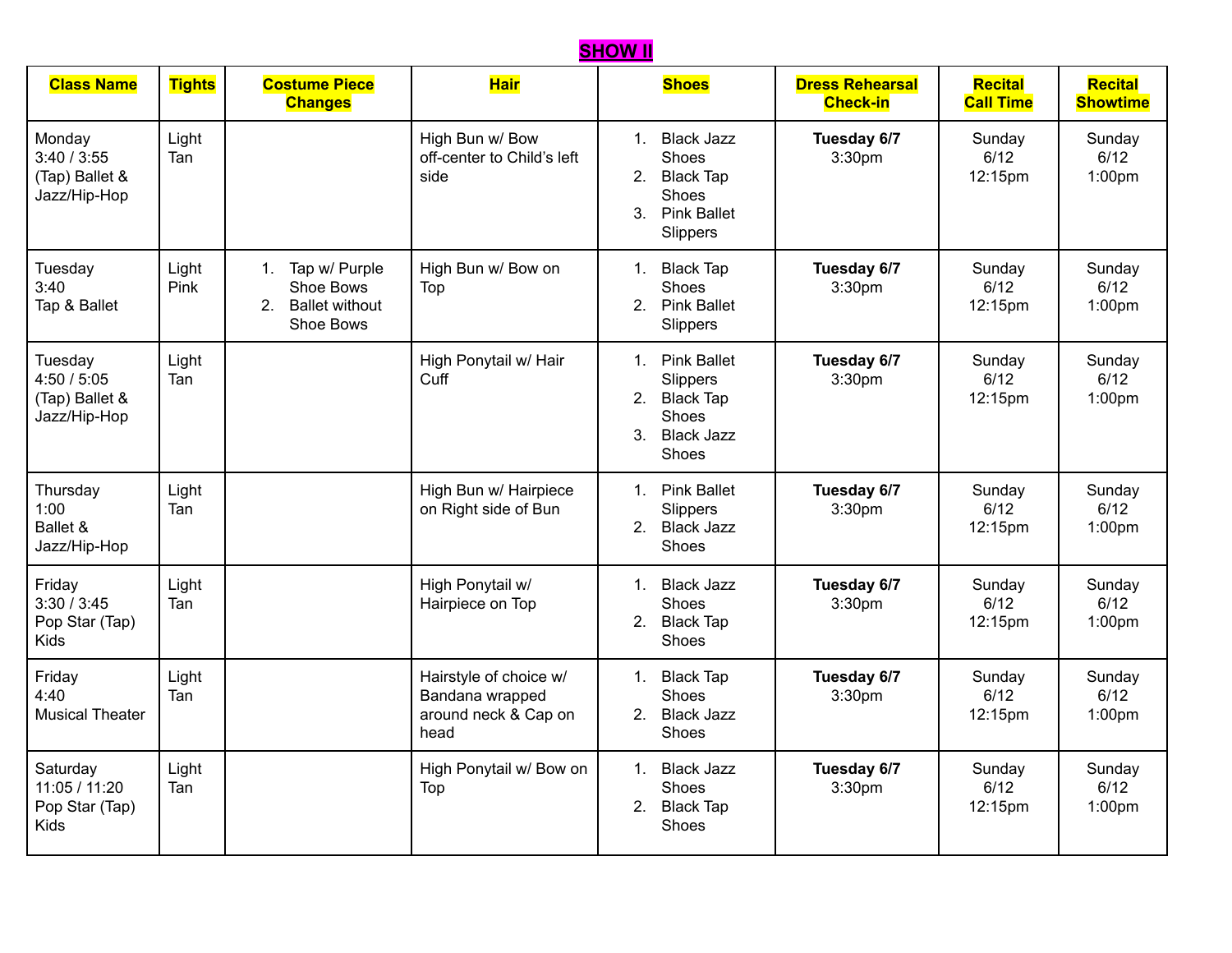| Saturday<br>12:10 / 12:25<br>(Tap) Ballet &<br>Jazz/Hip-Hop | Light<br>Tan |  | Half-Up/Half-Down w/<br>Hairpiece on Child's Left<br>side & Choker |  | <b>Black Jazz</b><br>Shoes<br><b>Black Tap</b><br>Shoes<br><b>Pink Ballet</b><br><b>Slippers</b> | Tuesday 6/7<br>3:30 <sub>pm</sub> | Sunday<br>6/12<br>12:15pm | Sunday<br>6/12<br>1:00 <sub>pm</sub> |
|-------------------------------------------------------------|--------------|--|--------------------------------------------------------------------|--|--------------------------------------------------------------------------------------------------|-----------------------------------|---------------------------|--------------------------------------|
|-------------------------------------------------------------|--------------|--|--------------------------------------------------------------------|--|--------------------------------------------------------------------------------------------------|-----------------------------------|---------------------------|--------------------------------------|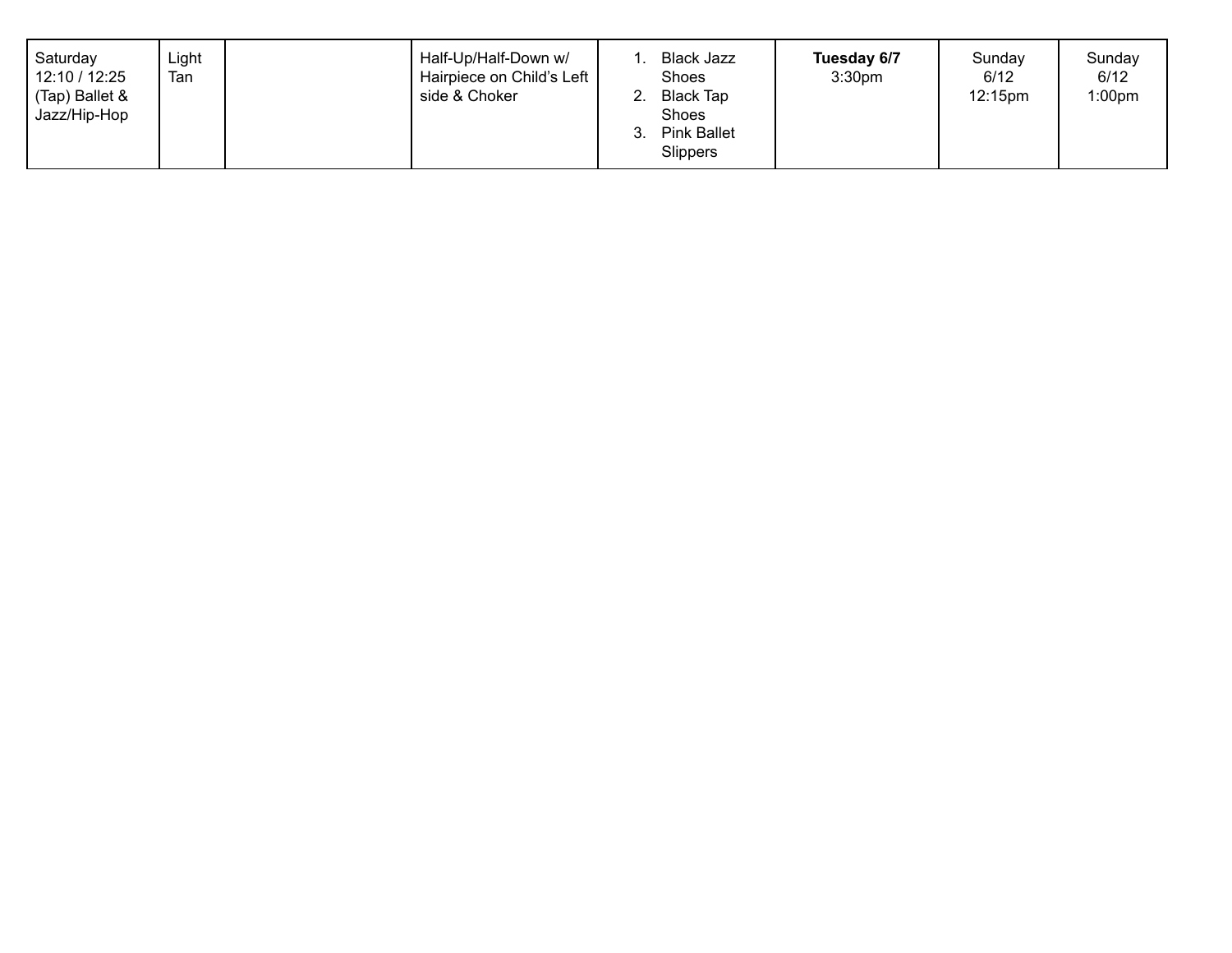## **Class Name Tights Costume Piece Changes Hair Shoes Dress Rehearsal Check-in Recital Call Time Recital Showtime** Monday 5:00 Junior Shooting **Stars Black Fishnets** High Bun w/ Rhinestone Barrettes on Right Side and S.S. **Earrings** Black Jazz Shoes **Tuesday 6/7** 5:50pm **Thursday 6/9** 6:20pm Sunday 6/12 2:45pm Sunday 6/12 3:30pm Monday 6:00 Senior Shooting Stars No Tights / Socks High Ponytail w/ Black Sequined **Scrunchie** Black Jazz Shoes **Tuesday 6/7** 5:50pm **Thursday 6/9** 6:20pm Sunday 6/12 2:45pm Sunday 6/12 3:30pm Monday 7:05 Classical **Ballet** Light Pink | High Bun w/ Hairpiece wrapped around Bun w/ Flowers on Child's Right Side Pink Ballet Slippers **Tuesday 6/7** 5:50pm **Thursday 6/9** 6:20pm Sunday 6/12 2:45pm Sunday 6/12 3:30pm Tuesday 6:10 Broadway Jazz Light Tan High Bun Tan Jazz Shoes **Tuesday 6/7** 5:50pm **Thursday 6/9** 6:20pm Sunday 6/12 2:45pm **Sundav** 6/12 3:30pm Tuesday 7:10 Lyrical No Tights  $\parallel$  High Bun w/ Rhinestone Ponytail Holder on Right Side No Shoes **Tuesday 6/7** 5:40pm **Thursday 6/9** 6:20pm Sunday 6/12 2:45pm Sunday 6/12 3:30pm **Tuesday** 8:15 **Performance** Project Light Tan | High Ponytail w/ Rhinestone Barrettes on Child's Right Side Tan Jazz Shoes **Tuesday 6/7** 5:50pm **Thursday 6/9** 6:20pm Sunday 6/12 2:45pm Sunday 6/12 3:30pm Wednesday 3:45 / 4:00 Tap & Hip-Hop Light Tan | High Ponytail w/ Hair Clip on Child's Right Side 1. Black Jazz **Shoes** 2. Black Tap Shoes **Tuesday 6/7** 5:40pm **Thursday 6/9** Sunday 6/12 2:45pm Sunday 6/12 3:30pm

6:20pm

**SHOW III**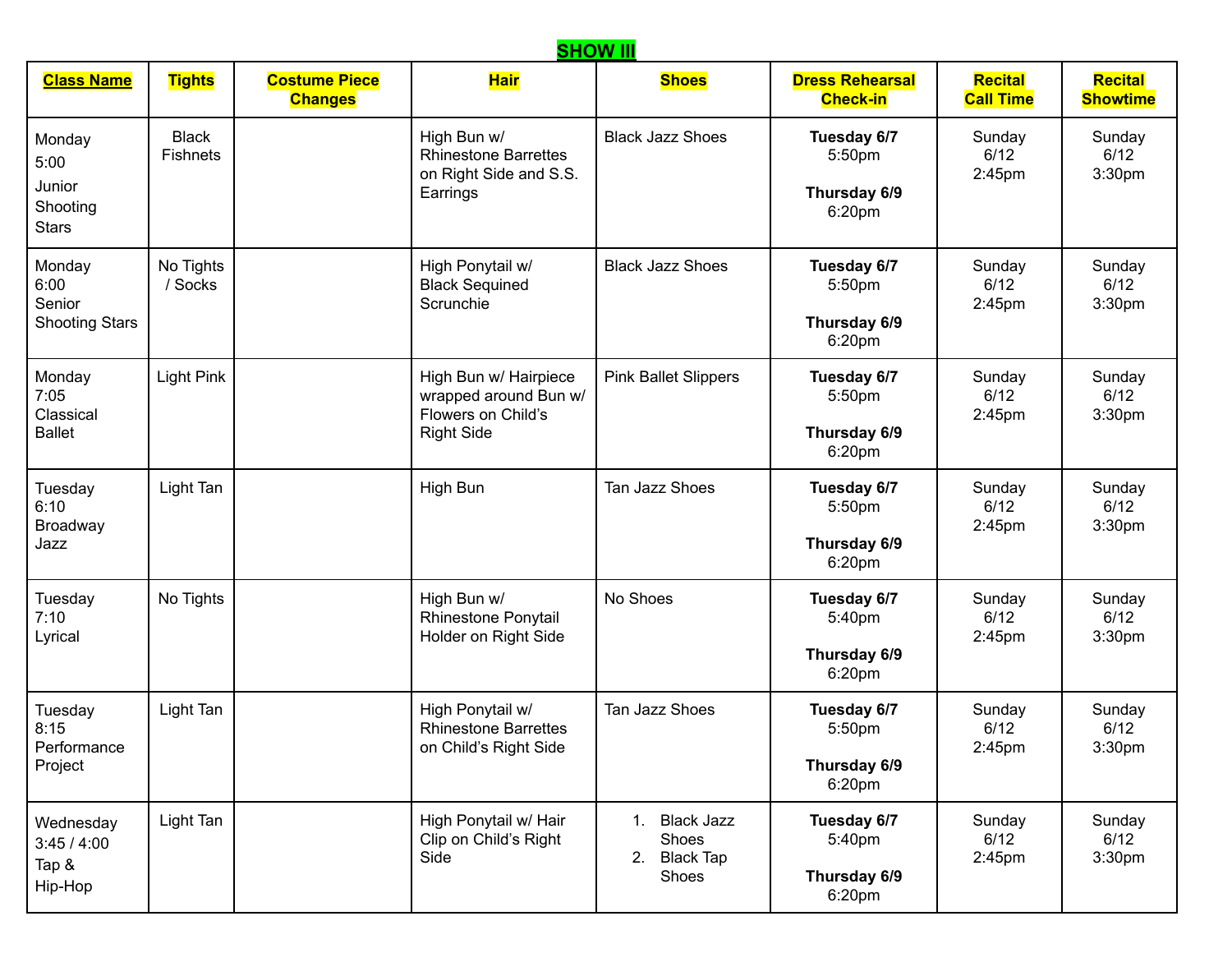| Wednesday<br>4:50<br>Classical<br>Ballet, Tap &<br>Hip-Hop                 | Tap &<br>Hip-Hop:<br>Light Tan<br><b>Ballet:</b><br><b>Light Pink</b> | Tap - No Skirt<br>1.<br>Jazz - Skirt<br>2.<br>3.<br><b>Ballet - Tutu</b> | High Bun w/<br><b>Rhinestone Barrettes</b><br>on Right side of Bun         | <b>Black Tap</b><br>1.<br>Shoes<br>2.<br><b>Black Jazz</b><br>Shoes<br>3.<br><b>Pink Ballet</b><br>Slippers | Tuesday 6/7<br>5:50pm<br>Thursday 6/9<br>5:20pm | Sunday<br>6/12<br>2:45pm    | Sunday<br>6/12<br>3:30pm             |
|----------------------------------------------------------------------------|-----------------------------------------------------------------------|--------------------------------------------------------------------------|----------------------------------------------------------------------------|-------------------------------------------------------------------------------------------------------------|-------------------------------------------------|-----------------------------|--------------------------------------|
| Wednesday<br>6:10<br><b>Ballet</b><br>Technique &<br>Jazz Jumps<br>& Turns | Jazz:<br>No Tights<br><b>Ballet:</b><br><b>Light Pink</b>             |                                                                          | High Bun w/ Barrettes<br>on Child's Right Side                             | Nude Foot<br>1.<br><b>Undies</b><br>2.<br><b>Pink Ballet</b><br>Slippers                                    | Tuesday 6/7<br>5:50pm<br>Thursday 6/9<br>5:20pm | Sunday<br>6/12<br>$2:45$ pm | Sunday<br>6/12<br>3:30 <sub>pm</sub> |
| Wednesday<br>7:30<br>Hip-Hop                                               |                                                                       |                                                                          | Hair Down w/ Hat                                                           | <b>Black Sneakers</b>                                                                                       | Tuesday 6/7<br>5:50pm<br>Thursday 6/9<br>6:20pm | Sunday<br>6/12<br>$2:45$ pm | Sunday<br>6/12<br>3:30pm             |
| Wednesday<br>8:15<br>Jumps & Turns                                         | Light Tan                                                             |                                                                          | High Ponytail w/<br>Ponytail Cuff                                          | Tan Jazz Shoes                                                                                              | Tuesday 6/7<br>5:40pm<br>Thursday 6/9<br>6:20pm | Sunday<br>6/12<br>$2:45$ pm | Sunday<br>6/12<br>3:30 <sub>pm</sub> |
| Thursday<br>4:50<br>Musical<br>Theater                                     | Girls:<br>Light Tan                                                   |                                                                          | Girls:<br>High Ponytail w/<br>Rhinestone Barrette on<br>Child's Right Side | <b>Black Tap</b><br>1.<br>Shoes<br>2.<br><b>Black Jazz</b><br>Shoes                                         | Tuesday 6/7<br>5:50pm<br>Thursday 6/9<br>5:20pm | Sunday<br>6/12<br>$2:45$ pm | Sunday<br>6/12<br>3:30 <sub>pm</sub> |
| Thursday<br>6:10<br>Tap Express                                            | Light Tan                                                             |                                                                          | High Ponytail w/<br>Ponytail Cuff                                          | <b>Black Tap Shoes</b>                                                                                      | Tuesday 6/7<br>5:50pm<br>Thursday 6/9<br>6:20pm | Sunday<br>6/12<br>$2:45$ pm | Sunday<br>6/12<br>3:30pm             |
| Thursday<br>6:45<br>Modern /<br>Contemporary<br>/ Floorwork                | No Tights                                                             |                                                                          | <b>High Ponytail</b>                                                       |                                                                                                             | Tuesday 6/7<br>5:50pm<br>Thursday 6/9<br>6:20pm | Sunday<br>6/12<br>2:45pm    | Sunday<br>6/12<br>3:30pm             |